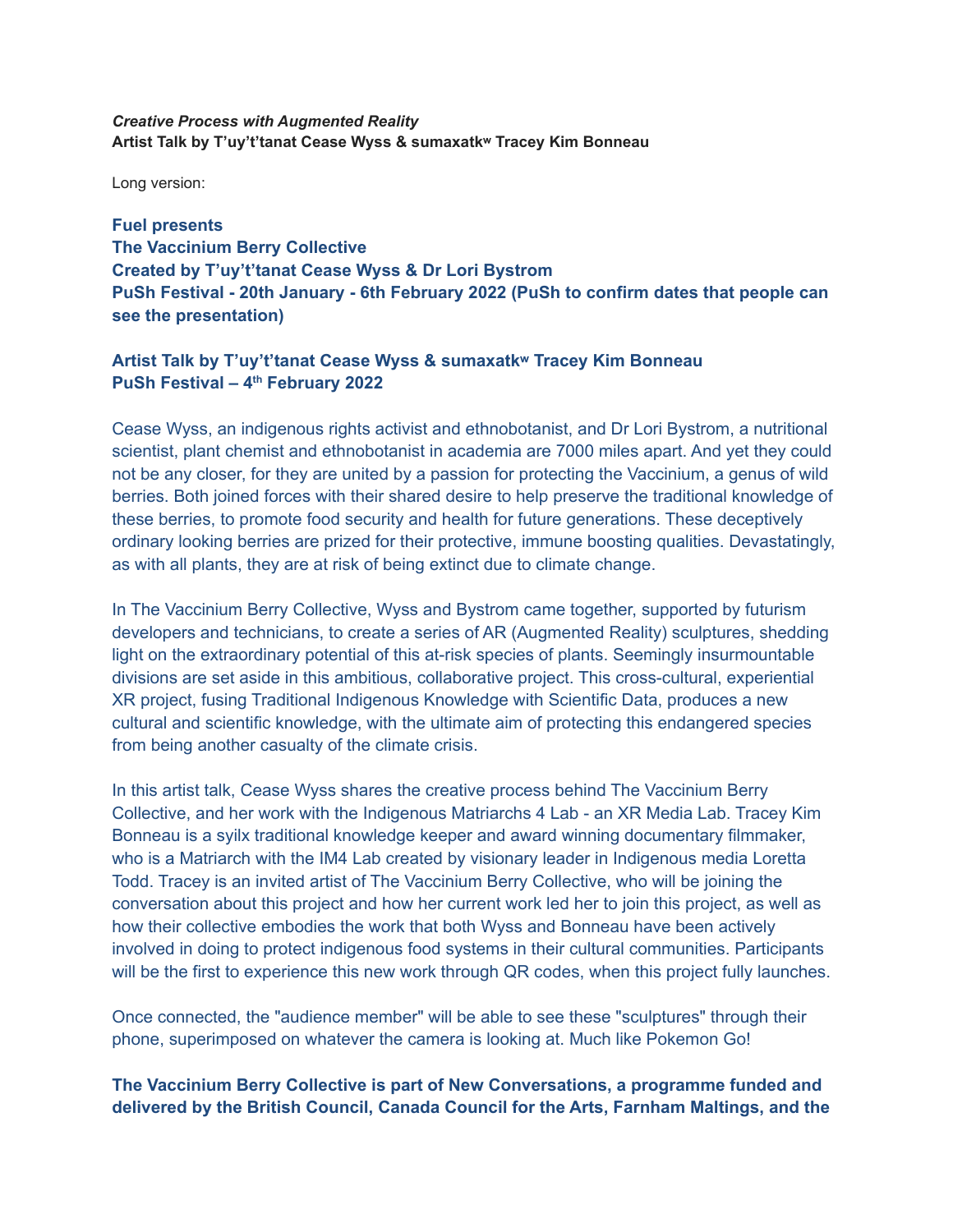## **High Commission of Canada in the UK. The Vaccinium Berry Collective is also supported by a grant from the Wellcome Trust through their Sustaining Excellence Fund.**

#### Short version:

In *The Vaccinium Berry Collective*, Cease Wyss, an indigenous rights activist and ethnobotanist, and Dr Lori Bystrom, a nutritional scientist, plant chemist and ethnobotanist in academia came together, to create a series of AR (Augmented Reality) sculptures, shedding light on the extraordinary potential of the Vaccinium, an at-risk genus of wild berries. This experiential XR project, fuses Traditional Indigenous Knowledge with Scientific Data, with the ultimate aim of protecting the Vaccinium species from being another casualty of the climate crisis.

In this artist talk, Wyss shares the creative process behind *The Vaccinium Berry Collective*, and her work with the IM4 Media Lab founded by Loretta Todd. Tracey Kim Bonneau is a syilx traditional knowledge keeper and documentary filmmaker who is a Matriarch with IM4. Bonneau, as an invited artist of *The Vaccinium Berry Collective*, will join the conversation about this project exploring the work that both Wyss and Bonneau have been doing to protect Indigenous food systems in their cultural communities. Participants will experience this new work through QR codes. Once connected, the "audience member" will see these "sculptures" through their phone. Much like Pokemon Go!

*The Vaccinium Berry Collective* is commissioned and produced by leading UK producers Fuel, supported by a grant from the Wellcome Trust through their Sustaining Excellence Fund. The work is also part of New Conversations, a programme funded and delivered by the British Council, Canada Council for the Arts, Farnham Maltings, and the High Commission of Canada in the UK.

### T'uy't'tanat-Cease Wyss

#### Skwxwu7mesh/Sto:Lo/Hawaiian/Swiss

T'uy't'tanat- Cease Wyss is an interdisciplinary artist who works with digital media, writing, performance and interdisciplinary arts, and is a community engaged and public artist.

Her works range over 30 years and have always focussed on sustainability, permaculture techniques, Coast Salish Cultural elements and have included themes of ethnobotany, lindigenous language revival, Salish weaving and digital media technology. Cease has focussed on connecting her Polynesian roots to her Salish roots through weaving and digital media projects. She has recently been given opportunities for collaborating with indigenous peoples throughout Oceania, specifically Polynesian peoples. Cease is embarking on a series of Futurisms projects on national and international projects and will be collaborating with artists and scientists in development of these new works.

Tracey Kim Bonneau is a member of the syilx Nation, born and raised within the unceded traditional territory of the Okanagan people. Tracey has received recognition from The Canadian Association of Broadcasters, BC Motion Picture Arts & Sciences